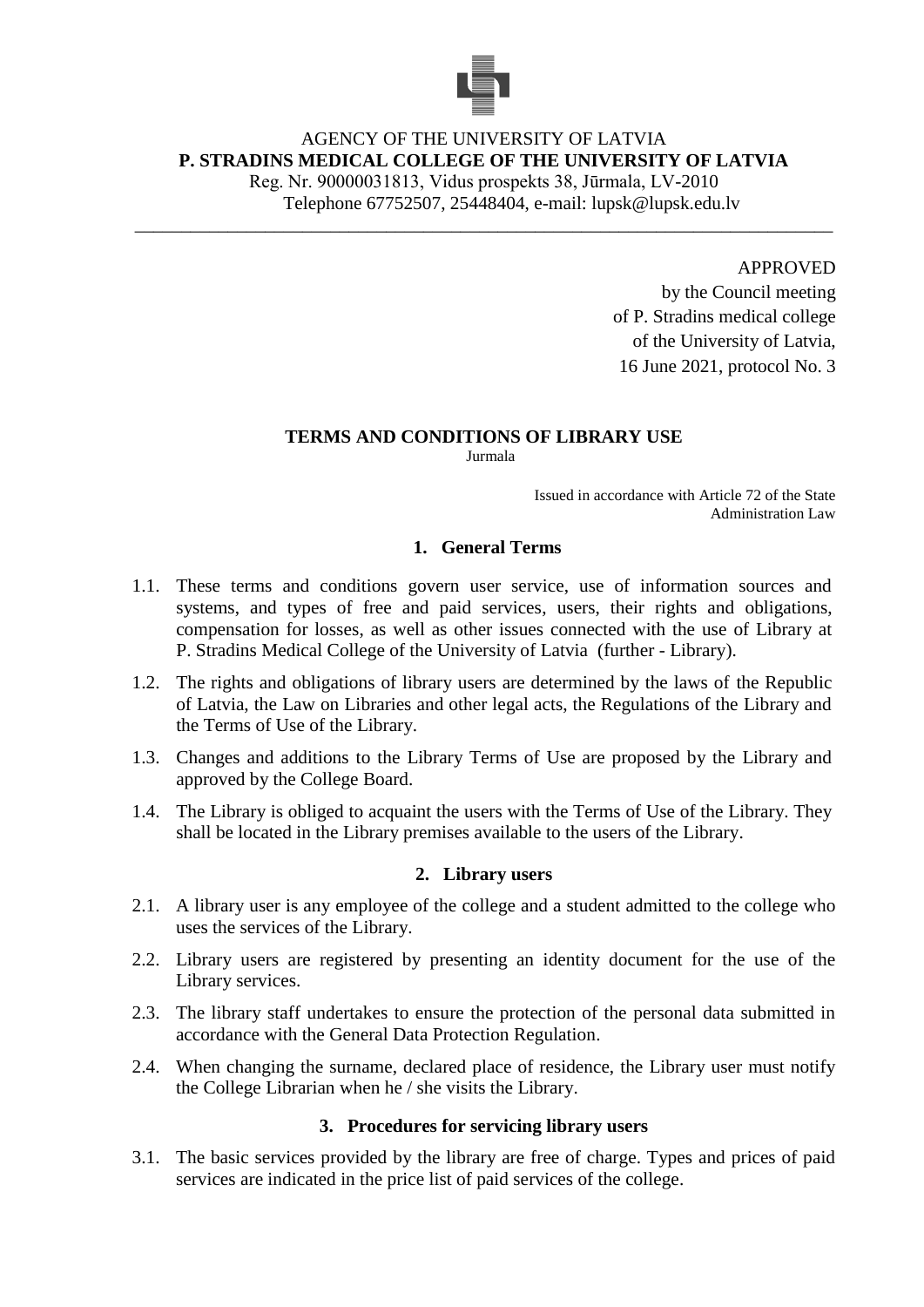- 3.2. Basic library services:
	- 3.2.1. Visiting the library and using services for users (including public access to computers, the Internet and publicly available electronic information resources), equipment and facilities, user registration in the library, handing over books and other documents to the library or using them on site;
	- 3.2.2. training of users, providing advice on library collections, other information resources and information systems, as well as their use;
	- 3.2.3. provision of library, bibliographic and factual information;
	- 3.2.4. library and literature promotion activities.
- 3.3. Printed materials and other sources of information for college libraries for take away shall be issued only to those users who have registered with the Library in accordance with the procedures provided for in these regulations.
- 3.4. Printed materials received in the Library must be handed over by the deadline set by the Library. The period of use can be extended if there are no other requests. Students can sign in to the queue for printed materials, which are issued. New printed materials can only be received when previously expired printed materials have been handed over.
- 3.5. Term of use of books issued by the library for scientific literature: 1 (one) month, educational literature  $-1$  (one) semester or 1 (one) study year. High demand books are issued for a shorter period. By the beginning of the summer holidays, students must hand over all received printed materials to the Library.
- 3.6. Not issued to the user for takeaway:
	- 3.6.1. the most requested periodicals in the branch;
	- 3.6.2. new acquisitions of periodicals (last 3 (three) months);
	- 3.6.3. several copies of the same printed material;
	- 3.6.4. printed material, which is in one copy in the Library.
- 3.7. Issuance and receipt of printed materials and other materials is registered in the library information system Skolu Alise.
- 3.8. When leaving or finishing studies, as well as leaving the college, the reader must hand over all the received printed materials to the Library.
- 3.9. Graduates who have not fulfilled their obligations to the Library cannot receive a college diploma.

#### **4. Library user rights**

- 4.1. In accordance with the Terms of Use of the Library, the user has the right to freely and without restrictions use the Library's collections, information search systems and databases.
- 4.2. Receive information about the composition of the Library's collection, the possibilities of using the library.
- 4.3. Receive printed and other documents (or copies thereof) from the Library's collection for reading.
- 4.4. Use the free and paid services of the Library.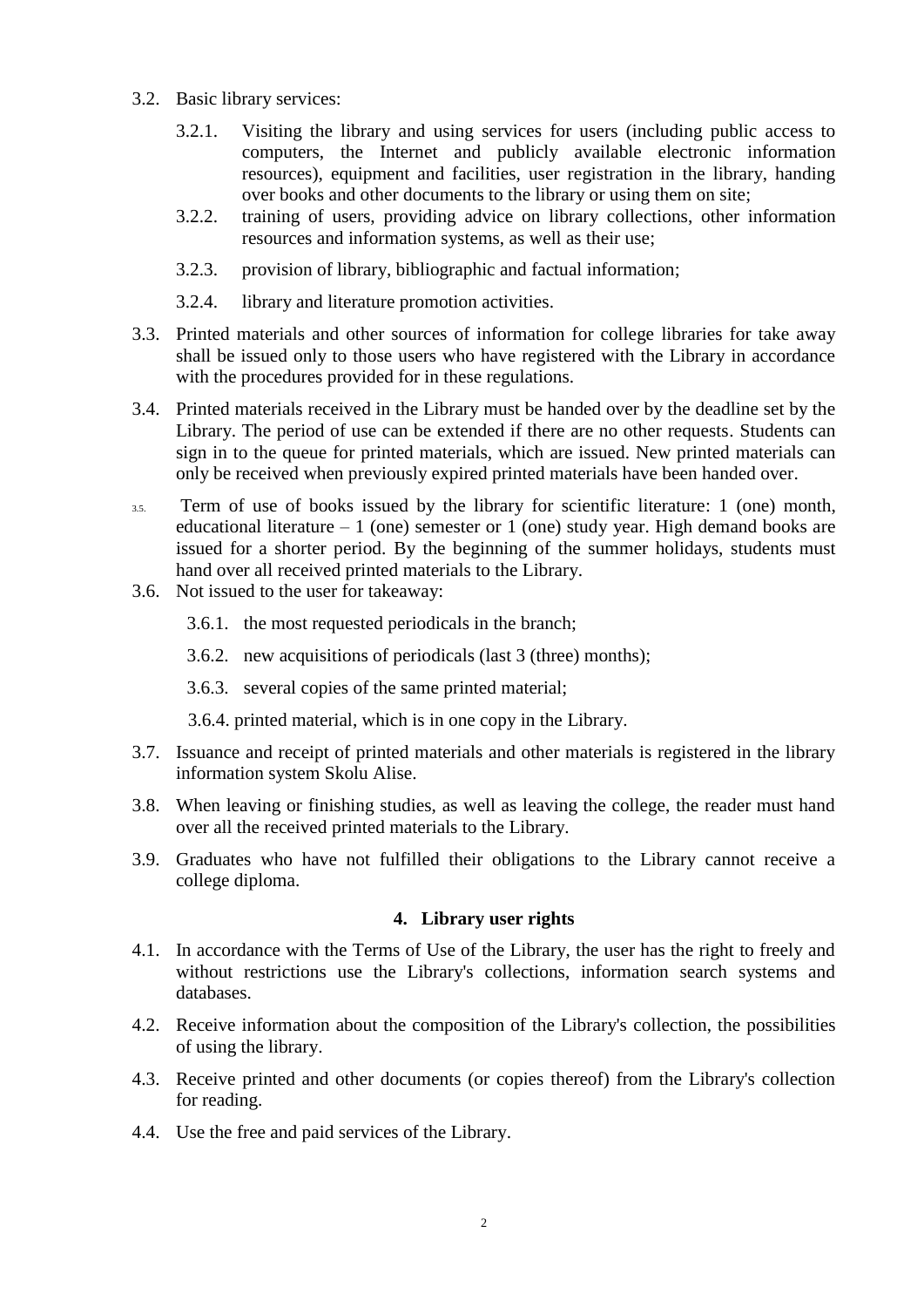- 4.5. The user has the right to the protection of personal data. The Library may not transfer or disclose this information to a third party without the consent of the user, except in cases provided by law.
- 4.6. The user has the right to submit suggestions, feedback and complaints about the work of the Library to the Head of the Library.

#### **5. Responsibilities of the library user**

- 5.1. Follow the Library Terms of Use.
- 5.2. The user may not take out books from the Library and other documents that he has not received from the librarian.
- 5.3. Do not put the literature used in the reading room back on the shelves, but leave it on the table or hand it over to the librarian.
- 5.4. Return the received printed materials or other materials to the Library within the specified period.
- 5.5. Printed materials and other documents released for use from the Library must be preserved, no marks and deletions may be made in them, pages may not be folded or torn. Report any damage to the librarian. This also applies to the computer equipment used.
- 5.6. Follow the procedure for issuing printed materials and other materials, the procedure for using computers and the Internet.
- 5.7. Replace the lost or damaged printed materials and other materials of the Library with identical or equivalent ones, or reimburse their value in cash according to the price indicated in the accounting documents of the Library. In cases where the book is not available for sale, the Library Commission determines its value.
- 5.8. Any person present on the Library premises must follow the general rules of conduct: conversations, noise and other activities that may disturb other readers should be kept to a minimum.
- 5.9. A user of the Library Services who does not comply with the Terms of Use of the Library interferes with the work of other visitors or employees of the Library, is in the Library under the influence of psychotropic substances, damages the Library's inventory, may be temporarily prohibited from using the Library's services.

#### **6. Services**

- 6.1. **Free:**
- 6.1.1. Use of library collection;
- 6.1.2. Use of computer and Internet.
- 6.2. **Payment**: according to the college's current price list for paid services.

#### **7. Use of computer equipment, Internet and publicly available electronic information resources**

7.1. Library users have the right to use the Library's open access computers and the Internet. When working with laptops and other devices, users can use a Wi-Fi connection and access the Internet, as well as college intranet resources with a College password.